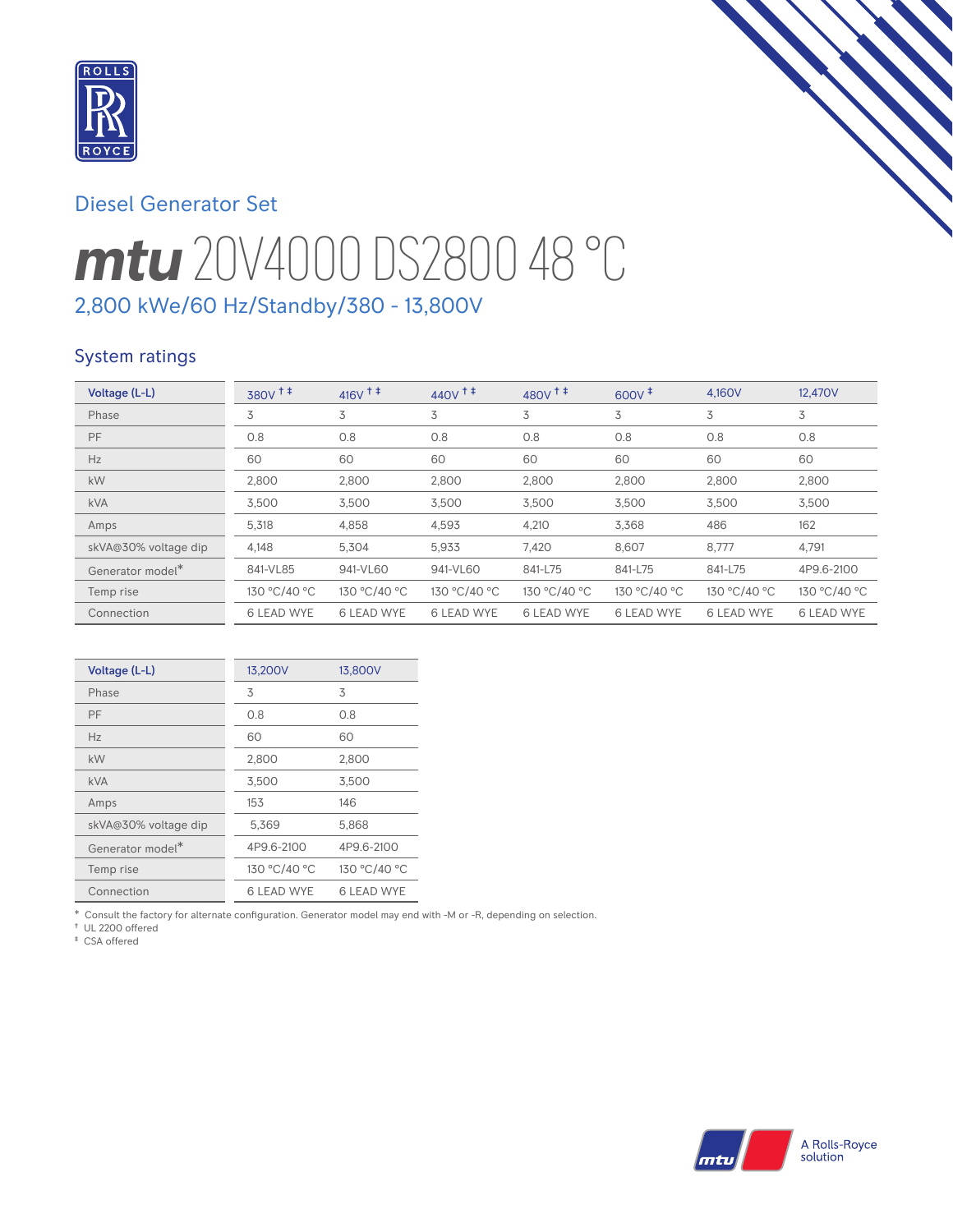# Certifications and standards

#### — Emissions

- EPA Tier 2 certified
- South Coast Air Quality Management District (SCAQMD)
- Generator set is designed and manufactured in facilities certified to standards ISO 9001:2008 and ISO 14001:2004
- Seismic certification optional
	- 2018 IBC certification
	- HCAI pre-approval
- UL 2200 optional (refer to *System ratings* for availability)
- CSA optional (refer to *System ratings* for availability)
	- CSA C22.2 No. 100
	- CSA C22.2 No. 14

# Standard features \*

- Single source supplier
- Global product support
- Two (2) Year/3,000 Hour Basic Limited Warranty
- 20V4000 diesel engine
	- 95.4 liter displacement
	- Common rail fuel injection
	- 4-cycle
- Complete range of accessories
- Cooling system
	- Integral set-mounted
	- Engine-driven fan

# Standard equipment \*

#### **Engine**

- Air cleaners
- Oil pump
- Oil drain extension and shut-off valve
- Full flow oil filter
- Closed crankcase ventilation
- Jacket water pump
- Inter cooler water pump
- Thermostats
- Blower fan and fan drive
- Radiator unit mounted
- Electric starting motor 24V
- Governor electronic isochronous
- Base structural steel
- SAE flywheel and bell housing
- Charging alternator 24V
- Battery box and cables
- Bulkhead fuel connectors
- Flexible exhaust connection
- EPA certified engine

### Generator

- NEMA MG1, IEEE, and ANSI standards compliance for temperature rise and motor starting
- Sustained short circuit current of up to 300% of the rated current for up to 10 seconds
- Self-ventilated and drip-proof
- Superior voltage waveform
- Digital, solid state, volts-per-hertz regulator
- Performance Assurance Certification (PAC)
	- Generator set tested to ISO 8528-5 for transient response
	- Verified product design, quality, and performance integrity
	- All engine systems are prototype and factory tested
- Power rating
	- Accepts rated load in one step per NFPA 110
	- Permissible average power output during 24 hours of operation is approved up to 85%.

- Generator
	- Brushless, rotating field generator
	- 2/3 pitch windings
	- Permanent Magnet Generator (PMG) supply to regulator
	- 300% short circuit capability
- Digital control panel(s)
	- UL recognized, CSA certified, NFPA 110
	- Complete system metering
	- LCD display

- Brushless alternator with brushless pilot exciter
- 4 pole, rotating field
- 130 °C maximum standby temperature rise
- 2-bearing, sealed
- 125% rotor balancing
- 3-phase voltage sensing
- $\pm$  0.25% voltage regulation no load to full load
- 100% of rated load one step
- 5% maximum total harmonic distortion

### Digital control panel(s)

- Digital metering
- Engine parameters
- Generator protection functions
- Engine protection
- CANBus ECU communications
- Windows®-based software
- Multilingual capability
- Communications to remote annunciator
- Programmable input and output contacts
- UL recognized, CSA certified, CE approved
- Event recording
- IP 54 front panel rating with integrated gasket
- NFPA 110 compatible
- Flexible coupling — Full amortisseur windings
	-
	-
	-
	-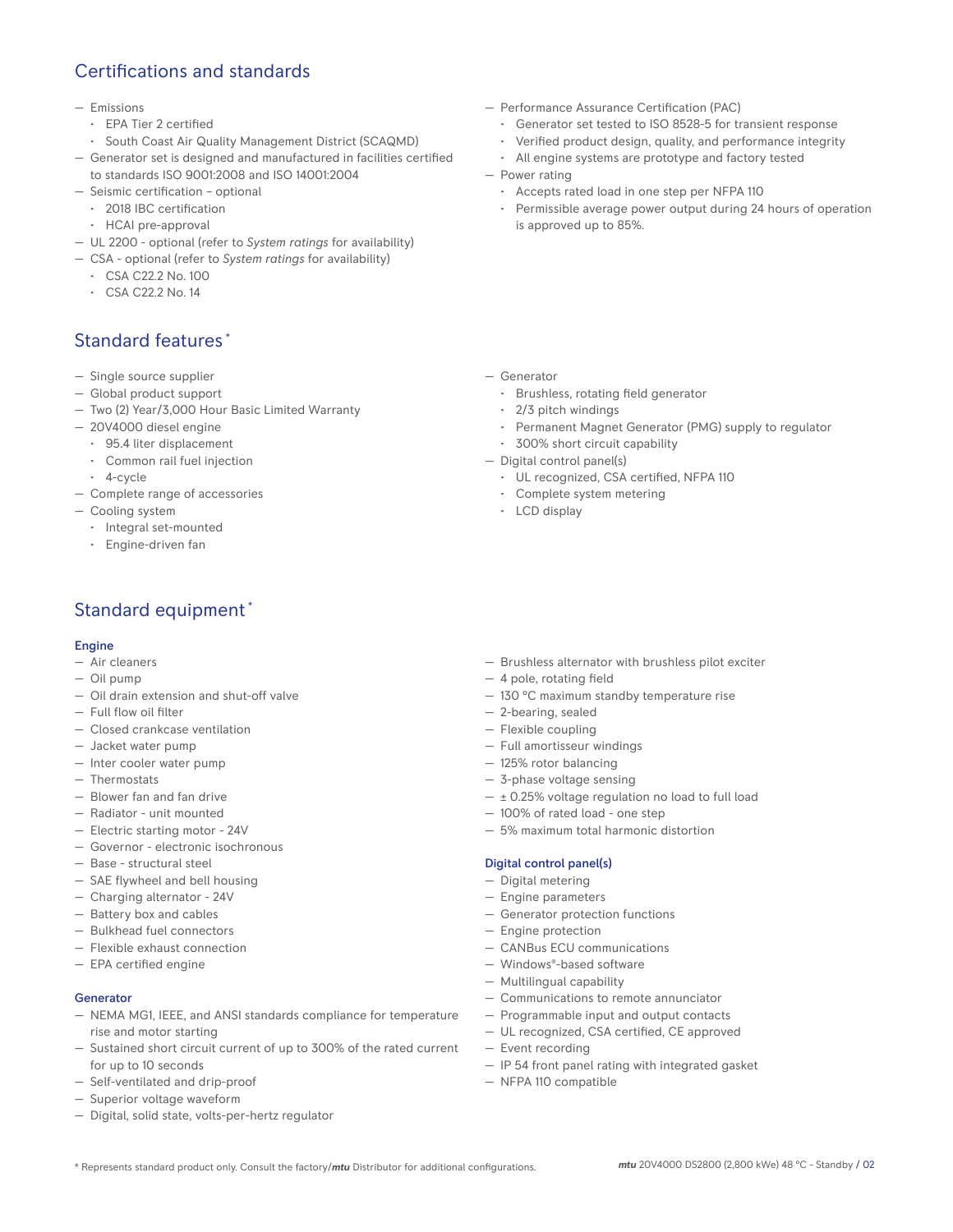# Application data

### Engine

| Manufacturer                         | mtu                           |
|--------------------------------------|-------------------------------|
| Model                                | 20V4000G74S                   |
| Type                                 | 4-cycle                       |
| Arrangement                          | $20-V$                        |
| Displacement: $L$ (in <sup>3</sup> ) | 95.4 (5,822)                  |
| Bore: cm (in)                        | 17 (6.69)                     |
| Stroke: cm (in)                      | 21(8.27)                      |
| Compression ratio                    | 16.4:1                        |
| Rated rpm                            | 1.800                         |
| Engine governor                      | electronic isochronous (ADEC) |
| Maximum power: kWm (bhp)             | 3.010 (4.036)                 |
| Steady state frequency band          | ± 0.25%                       |
| Air cleaner                          | dry                           |
|                                      |                               |

### Liquid capacity

| Total oil system: L (gal)             | 390 (103)  |
|---------------------------------------|------------|
| Engine jacket water capacity: L (gal) | 205 (54.2) |
| After cooler water capacity: L (gal)  | 50 (13.2)  |
| System coolant capacity: L (gal)      | 860 (227)  |
|                                       |            |

### Electrical

| Electric volts DC                                            | 24    |
|--------------------------------------------------------------|-------|
| Cold cranking amps under -17.8 $^{\circ}$ C (O $^{\circ}$ F) | 4.200 |
| Batteries: group size                                        | 8D    |
| Batteries: quantity                                          |       |

### Fuel system

| Fuel supply connection size          | $-16$ JIC 37 $\degree$ female |
|--------------------------------------|-------------------------------|
|                                      | 1" NPT adapter provided       |
| Fuel return connection size          | $-16$ JIC 37 $\degree$ female |
|                                      | 1" NPT adapter provided       |
| Maximum fuel lift - cranking: m (ft) | $1(3.3)*$                     |
| Maximum fuel lift - running: m (ft)  | 3.1(10)                       |
| Recommended fuel                     | diesel #2                     |
| Total fuel flow: L/hr (gal/hr)       | 1,620 (428)                   |

\* Fuel lift pump for cranking increases lift to: m (ft) 3.1 (10)

#### Fuel consumption

| At 100% of power rating: L/hr (gal/hr)                                | 704 (186)       |
|-----------------------------------------------------------------------|-----------------|
| At 75% of power rating: L/hr (gal/hr)                                 | 553 (146)       |
| At 50% of power rating: L/hr (gal/hr)                                 | 394 (104)       |
| Cooling - radiator system                                             |                 |
| Ambient capacity of radiator: °C (°F)                                 | 48 (118)        |
| Maximum restriction of cooling air: intake                            |                 |
| and discharge side of radiator: kPa (in. H <sub>2</sub> O)            | 0.12(0.5)       |
| Water pump capacity: L/min (gpm)                                      | 1,567(414)      |
| After cooler pump capacity: L/min (gpm)                               | 567 (150)       |
| Heat rejection to coolant: kW (BTUM)                                  | 1,040 (59,143)  |
| Heat rejection to after cooler: kW (BTUM)                             | 740 (42,083)    |
| Heat radiated to ambient: kW (BTUM)                                   | 248 (14,116)    |
| Fan power: kW (hp)                                                    | 60.6 (81.3)     |
| Air requirements                                                      |                 |
| Aspirating: *m <sup>3</sup> /min (SCFM)                               | 240 (8,476)     |
| Air flow required for radiator                                        |                 |
| cooled unit: *m <sup>3</sup> /min (SCFM)                              | 3,082 (108,843) |
| Remote cooled applications; air flow required for                     |                 |
| dissipation of radiated generator set heat for a                      |                 |
| maximum of 25 °F rise: *m <sup>3</sup> /min (SCFM)                    | 899 (31,764)    |
| * Air density = 1.184 kg/m <sup>3</sup> (0.0739 lbm/ft <sup>3</sup> ) |                 |
| <b>Exhaust system</b>                                                 |                 |
| Gas temperature (stack): °C (°F)                                      | 470 (878)       |
| Gas volume at stack temperature: m <sup>3</sup> /min (CFM)            | 594 (20,977)    |

| Gas volume at stack temperature: m <sup>3</sup> /min (CFM)  | 594 (20,977) |
|-------------------------------------------------------------|--------------|
| Maximum allowable back pressure at                          |              |
| outlet of engine, before piping: kPa (in. H <sub>2</sub> O) | 8.5(34.1)    |